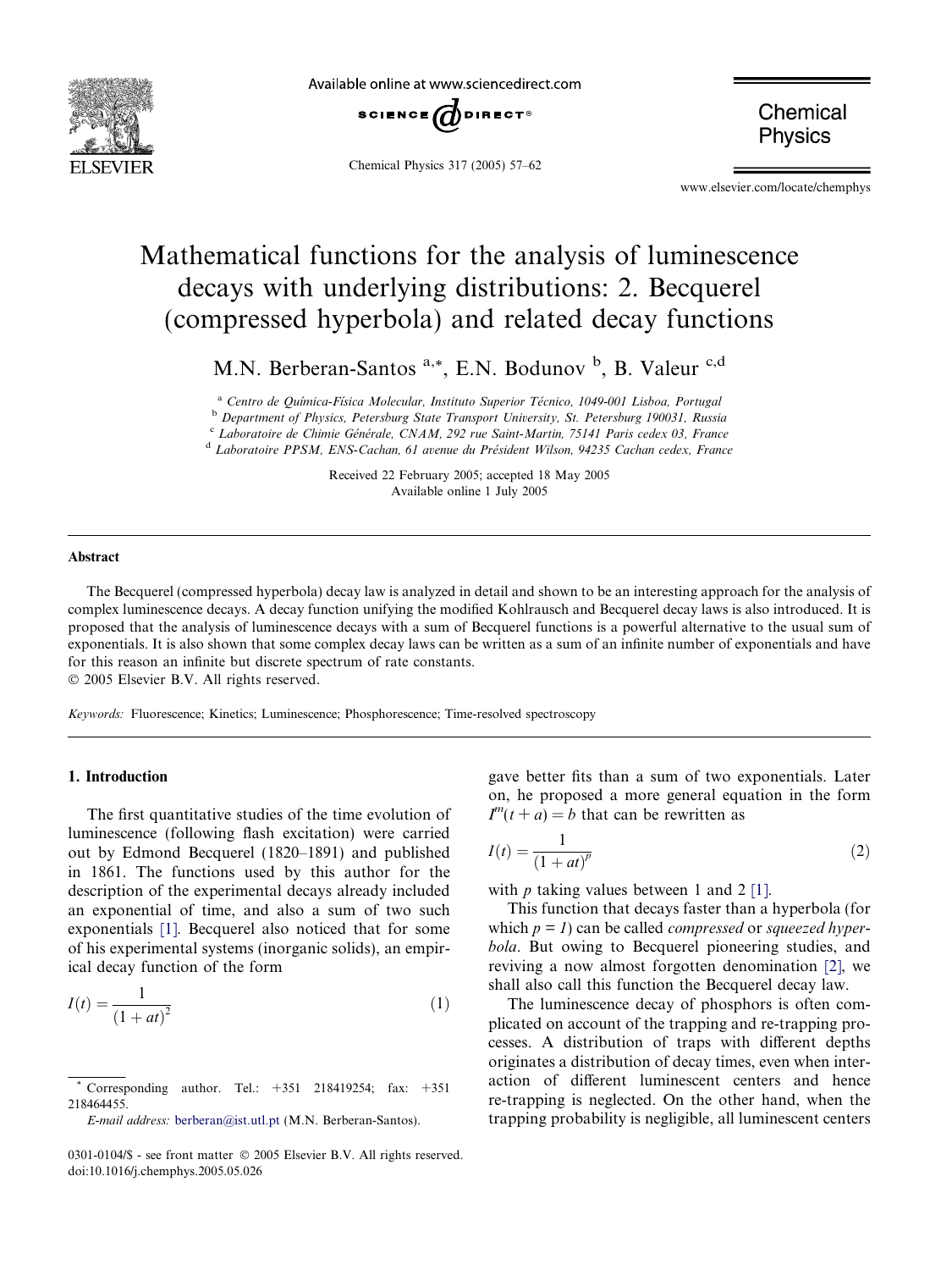<span id="page-1-0"></span>interact, and the process is analogous to an elementary bimolecular reaction where both reactants (electrons and holes) are present with identical concentration, and can be described by

$$
\frac{\mathrm{d}N}{\mathrm{d}t} = -kN^2,\tag{3}
$$

where  $N$  is the number of luminescent centers (in a given volume) after *d*-pulse excitation. Integration leads to a normalized decay law  $I(t) = N(t)/N_0$  that is formally identical to Eq. [\(1\)](#page-0-0).

Eq. [\(2\)](#page-0-0) can be obtained from an interpolating rate equation of the type

$$
\frac{\mathrm{d}N}{\mathrm{d}t} = -kN^{2-\beta},\tag{4}
$$

where  $0 \le \beta \le 1$ . The extreme values  $\beta = 0$  and  $\beta = 1$ correspond to second-order  $(p = 1)$  and first-order kinetics, respectively. Integration of Eq. (4) leads to Becquerel's decay law written in the following form:

$$
I(t) = \frac{1}{\left[1 + (1 - \beta) \frac{t}{t_0}\right]^{1/(1 - \beta)}}.
$$
\n(5)

The control parameter  $\beta$  has a role similar to that played in the stretched exponential or Kohlrausch function that was discussed in the preceding paper of this series [\[3\]](#page-5-0),

$$
I(t) = \exp[-(t/\tau_0)^{\beta}].
$$
\n(6)

In fact, the Kohlrausch and Becquerel laws become both a single exponential law in the limiting case where  $\beta = 1$ . For phosphors, this occurs when the excitation is localized and the electron never leaves the initial luminescent center, where a single type of trap exists.

In the preceding paper of this series, we discussed the use of the Kohlrausch decay law for analyzing complex luminescence decays with underlying distributions [\[3\]](#page-5-0). The Kohlrausch decay law is in fact convenient as a fitting function, even in the absence of a model, given that it allows gauging in simple way deviations to the "canonical" single exponential behavior through parameter  $\beta$ . The same can be said about the Becquerel function, although its less direct relation to the exponential decay has limited its use up to now mainly to the luminescence of phosphors [\[4–6\].](#page-5-0) The few examples reported in other fields deserve citation. Wlodarczyk and Kierdaszuk [\[7\]](#page-5-0) rediscovered the Becquerel function and showed that it provides good fits for fluorescence decays that slightly depart from the exponential behavior, implying a relatively narrow distribution of decay times around a mean value. The same authors used the Becquerel function for analyzing luminescence decays when triplet excitation transport occurs in disordered organic solids [\[8\].](#page-5-0) This function was also used for describing the decay of delayed fluorescence resulting from triplet–triplet annihilation in polyphenylquinoxalines in frozen solutions or films [\[9\].](#page-5-0) Another example that is not relevant to photophysics concerns the dynamics of ligand binding to myoglobin [\[10\].](#page-5-0)

We show in the present paper that the Becquerel decay law is an interesting approach for the analysis of complex luminescence decay laws. Moreover, we introduce a decay function unifying the Kohlrausch and Becquerel decay laws.

#### 2. Becquerel decay function

 $\ddotsc$ 

Let us consider the first-order kinetic equation

$$
\frac{dN}{dt} = -k(t)N,\tag{7}
$$

where  $k$  is time-dependent according to

$$
k(t) = \frac{1}{\tau_0 + (1 - \beta)t},
$$
\n(8)

where  $0 \le \beta \le 1$ . The solution of Eq. (7) is the Becquerel decay function, Eq. (5).

It should be noted that values of  $\beta$  outside the range defined above yield unphysical results: for  $\beta \le 0$  the integrated intensity (total intensity) diverges, and for  $\beta$  > 1 the intensity becomes zero at a finite value of t.

Let us examine now the relationship with an underlying distribution  $H(k)$  of rate constants in the fluorescence decay according to

$$
I(t) = \int_0^\infty H(k) e^{-kt} dk.
$$
 (9)

The time-dependent rate coefficient is then given by

$$
k(t) = \frac{\int_0^\infty k H(k) e^{-kt} dk}{\int_0^\infty H(k) e^{-kt} dk}.
$$
 (10)

The average rate constant defined as

$$
\langle k \rangle = \int_0^\infty k H(k) \, \mathrm{d}k = -I'(0) = k(0) \tag{11}
$$

takes the following value for the Becquerel function:

$$
\langle k \rangle = \frac{1}{\tau_0}.\tag{12}
$$

Hence, the decay can be rewritten as

$$
I(t) = \frac{1}{\left[1 + (1 - \beta)\langle k \rangle t\right]^{1/(1 - \beta)}}.
$$
\n(13)

As in the preceding paper, we define a time-averaged rate constant defined by

$$
\bar{k} = \frac{\int_0^\infty k(t)I(t) dt}{\int_0^\infty I(t) dt} = \frac{1}{\int_0^\infty I(t) dt}.
$$
\n(14)

The convention of a bar for the time average, and of brackets for the distribution (''ensemble'') average will be followed throughout.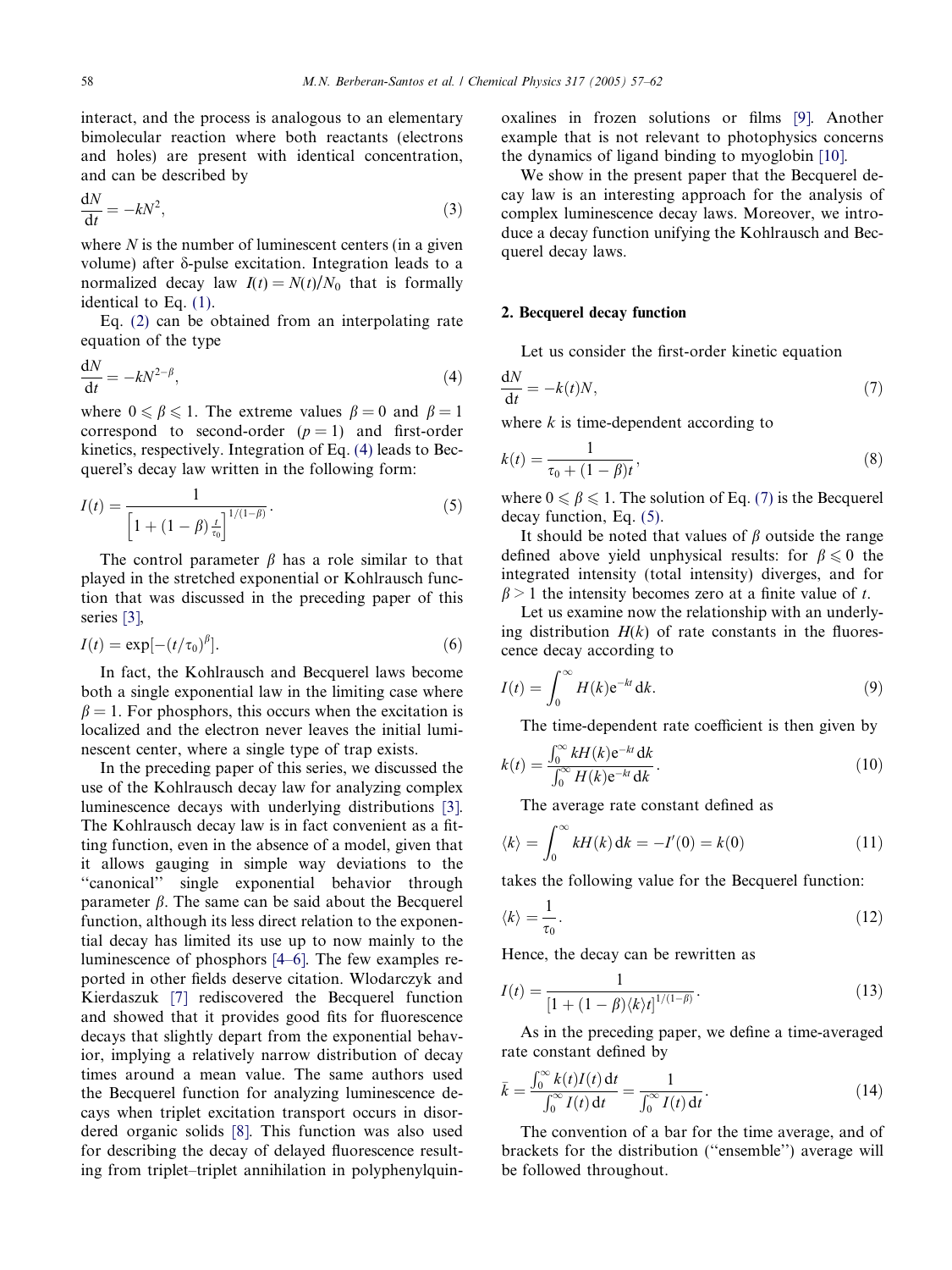<span id="page-2-0"></span>For the Becquerel function, we have

$$
\bar{k} = \frac{\beta}{\tau_0}.\tag{15}
$$

Let us consider now a distribution of lifetimes  $f(\tau)$  instead of rate constants so that the decay is written as

$$
I(t) = \int_0^\infty f(\tau) e^{-1/\tau} d\tau.
$$
 (16)

An average time constant can then be defined as

$$
\langle \tau \rangle = \int_0^\infty \tau f(\tau) \, \mathrm{d}\tau = \int_0^\infty I(t) \, \mathrm{d}t \tag{17}
$$

and its value for the Becquerel function is

$$
\langle \tau \rangle = \frac{\tau_0}{\beta}.\tag{18}
$$

The average decay time defined as

$$
\bar{\tau} = \frac{\int_0^\infty t I(t) \, \mathrm{d}t}{\int_0^\infty I(t) \, \mathrm{d}t} \tag{19}
$$

is, in the present case, given by

1

 $0.1$ 

 $0.01$ 

 $I(t)$ 

$$
\bar{\tau} = \frac{\tau_0}{2\beta - 1} \tag{20}
$$

for  $\beta > 1/2$ . For  $\beta < 1/2$  the average decay time is infinite.

For  $\beta$  close to 1, the decay approaches a single exponential decay with lifetime  $\tau_0$ , while for small  $\beta$  the decay slows down dramatically, see Fig. 1. From Eq. [\(13\)](#page-1-0) it follows that for small  $\beta$  the decay becomes hyperbolic

$$
I(t) = \frac{1}{1 + \langle k \rangle t} \tag{21}
$$

a result exact for  $\beta = 0$ , and is therefore controlled by a single parameter  $\langle k \rangle$ , while for other values of  $\beta$  there are two independent parameters,  $\beta$  and  $\tau_0$ , or  $\beta$  and  $\langle k \rangle$ , as is always the case for the Kohlrausch function.

 $\mathbf{0}$ 

 $0.4$ 

 $0.7$ 

0.85



the respective values of parameter  $\beta$ . The decay is hyperbolic for  $\beta = 0$ and exponential for  $\beta = 1$ .

The Becquerel decay law has also the advantage of possessing a simple inverse Laplace transform,

$$
H(k) = \frac{\left(\frac{1}{1-\beta}\frac{k}{\langle k\rangle}\right)^{\beta/(1-\beta)}\exp\left(-\frac{1}{1-\beta}\frac{k}{\langle k\rangle}\right)}{(1-\beta)\langle k\rangle\Gamma\left(\frac{1}{1-\beta}\right)},\tag{22}
$$

which is a Gamma distribution, and whose mean and standard deviation are  $\langle k \rangle$  and  $\langle k \rangle \sqrt{(1-\beta)}$ , respectively. This distribution is shown in Fig. 2 for several values of  $\beta$ . For  $\beta = 0$ , the distribution of rate constants is exponential. On the other hand, for  $\beta$  sufficiently close to 1 ( $\beta$  > 0.95, say), the rate constant distribution becomes a relatively narrow normal (gaussian) distribution with mean and standard deviation given by the previous expressions. When  $\beta \rightarrow 1$ , the standard deviation goes to zero, and the distribution becomes  $\delta(k - \frac{1}{\tau_0})$ , as could be expected.

The Becquerel decay is initially exponential,

$$
I(t) = \exp(-\langle k \rangle t) \tag{23}
$$

and the initial decay rate is always finite. This short-time behavior is more realistic than that displayed by the primitive Kohlrausch function, but is shared by the modified Kohlraush function proposed before [\[3\].](#page-5-0)

For sufficiently long times, the Becquerel decay becomes a power law,

$$
I(t) = [(1 - \beta)\langle k \rangle t]^{1/(\beta - 1)}
$$
\n(24)

and the decay is the slower, the smaller the  $\beta$  parameter, see Fig. 1.

The slowing down of the decay rate can also be seen in the time-dependent rate coefficient, Eq. [\(8\).](#page-1-0) For  $\beta \neq 1$ it always decays with  $t^{-1}$ , while for the Kohlrausch function the decay of the rate coefficient is slower, with  $t^{\beta-1}$ [\[3\],](#page-5-0) and only approaches that of the Becquerel function for very small  $\beta$ .

It is interesting to remark that a decay law of the form [\[11,12\]](#page-5-0)



Fig. 2. Distribution of rate constants for the Becquerel decay law (Gamma density function), as a function of parameter  $\beta$ .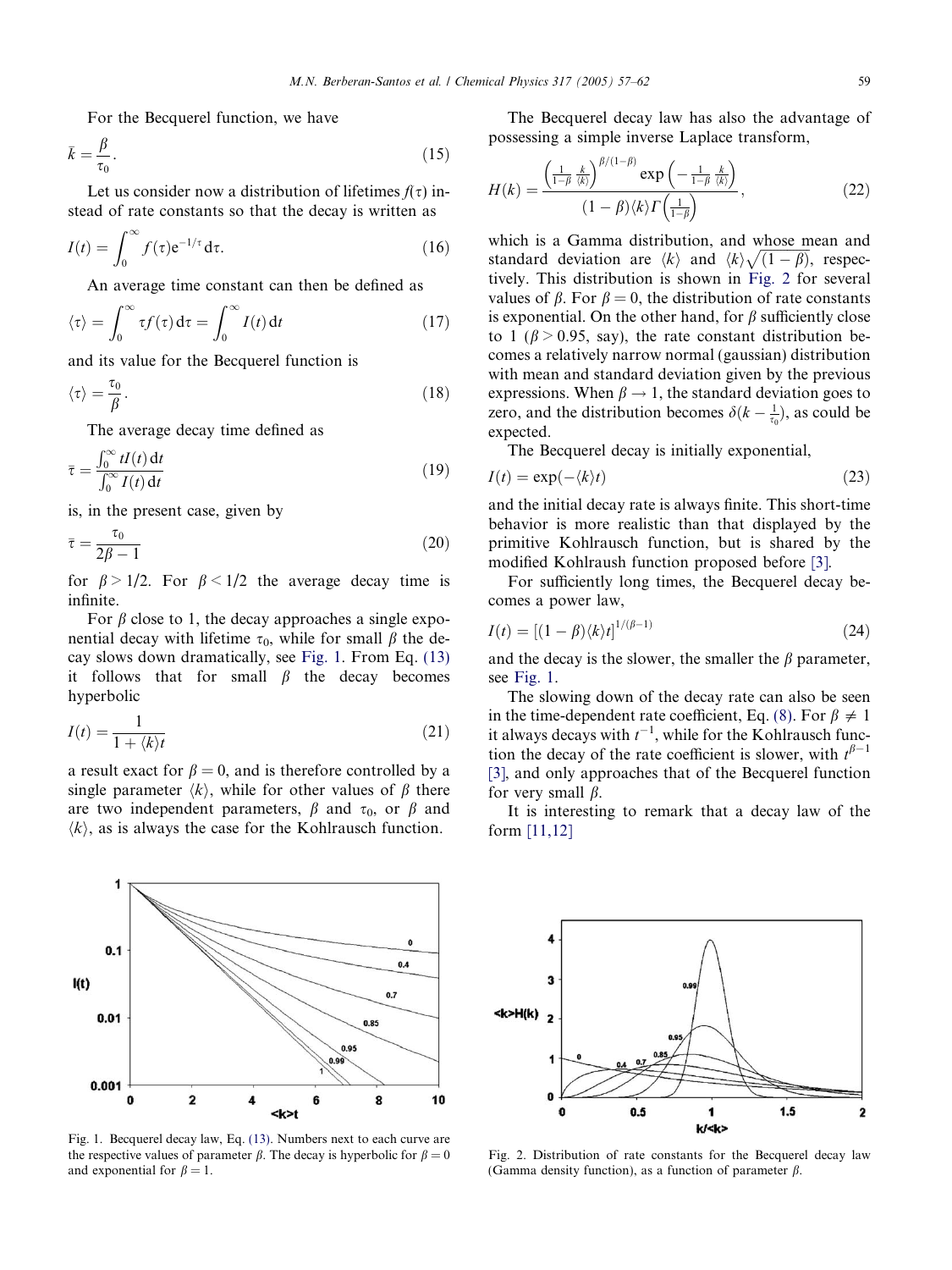<span id="page-3-0"></span>
$$
I(t) = \frac{1}{1 + \left(\frac{t}{\tau_0}\right)^{\alpha}}
$$
\n
$$
(25)
$$

with  $\alpha$  < 1, that has been suggested for ground-state peptide folding kinetics [\[12\]](#page-5-0), as an alternative to a stretched exponential, and indeed also successfully fitted experimental data spanning 7 orders of magnitude [\[12\]](#page-5-0), cannot be a fully valid luminescence decay law over the entire time range, given that  $\int_0^\infty I(t) dt$  is divergent for  $\alpha$  < 1. Its distribution of rate constants is given in [\[13\].](#page-5-0) As mentioned before [\[3\]](#page-5-0), these restrictions are lifted if the full decay contains a multiplicative exponential.

#### 3. Mixed first- and second-order decay

It also worthwhile to compare the Becquerel decay law with a decay law that interpolates between firstand second-order kinetics in a different way. This law is the mixed first- and second-order kinetics that can be obtained from the following equation:

$$
\frac{\mathrm{d}N}{\mathrm{d}t} = -k_1 N - k_2 N^2 \tag{26}
$$

with time-independent and nonzero  $k_1$  and  $k_2$ . Integration yields

$$
I(t) = \frac{k_1}{(k_1 + k_2 N_0) e^{k_1 t} - k_2 N_0},
$$
\n(27)

where  $N_0$  is the initial number of excited luminophores. This equation can be rewritten as

$$
I(t) = \frac{\beta}{e^{k_1 t} - 1 + \beta},
$$
\n(28)

where

$$
\beta = \frac{k_1}{k_1 + k_2 N_0},\tag{29}
$$

where  $\beta$  is again the control parameter: For  $\beta = 0$  the decay is second-order, while for  $\beta = 1$  the decay is first-order.

The time-dependent rate coefficient is

$$
k(t) = \frac{k_1}{1 - (1 - \beta)e^{-k_1 t}}
$$
\n(30)

hence,

$$
\langle k \rangle = k_1 \tag{31}
$$

and

$$
\langle \tau \rangle = \frac{1}{\overline{k}} = \frac{\ln \beta}{(\beta - 1)k_1}.
$$
 (32)

The average decay time is

$$
\bar{\tau} = -\frac{Li_2(1-\beta)}{k_1 \ln \beta},\tag{33}
$$

where  $Li_n(x)$  is the polylogarithmic function,

$$
Li_n(x) = \sum_{p=1}^{\infty} \frac{x^p}{p^n}.
$$
\n(34)

Eq. (28) can be rewritten as

$$
I(t) = \frac{\beta e^{-k_1 t}}{1 - (1 - \beta)e^{-k_1 t}}
$$
(35)

or, expanding

$$
I(t) = \beta e^{-k_1 t} [1 + (1 - \beta)e^{-k_1 t} + (1 - \beta)^2 e^{-2k_1 t} + \cdots]
$$
  
=  $\beta \sum_{n=1}^{\infty} (1 - \beta)^{n-1} e^{-nk_1 t}.$  (36)

Hence, the rate constant distribution is

$$
H(k) = \beta \sum_{n=1}^{\infty} (1 - \beta)^{n-1} \delta(k - nk_1)
$$
 (37)

and therefore the decay law corresponds to an infinite (but discrete) sum of exponentials with equally spaced rate constants, and of decreasing amplitude. Interestingly, the rate constants are independent of  $k_2$  that affects only the amplitudes, and acts therefore like a perturbation. For  $\beta = 1$ , only the first term survives, and the decay is single exponential. For  $\beta < 1$ , a fixed comb-like pattern of eigenvalues exists, with decreasing weights as k increases. For  $\beta = 0$ , (second-order decay) the decay is

$$
I(t) = \frac{1}{1 + k_2 N_0 t}.
$$
\n(38)

Eq. (37) is not valid, and the distribution of rate constants is exponential,

$$
H(k) = \frac{1}{\langle k \rangle} \exp\left(-\frac{k}{\langle k \rangle}\right) \tag{39}
$$

with  $\langle k \rangle = k_2N_0$ , cf. Eq. [\(22\)](#page-2-0) with  $\beta = 0$ .

The mixed decay function given by Eq. (28) is reasonably well adjusted by the Becquerel decay function, especially for values of  $\beta$  close to the upper and lower limits. A fitting with a common  $\overline{k}$  gives

$$
\beta_{\rm b} = \beta_{\rm m} (0.801 \beta_{\rm m}^2 - 1.948 \beta_{\rm m} + 2.151), \tag{40}
$$

where  $\beta_b$  is the parameter of the Becquerel decay law corresponding to the  $\beta_{\rm m}$  parameter of the mixed firstand second-order decay. Note however the different asymptotic behavior of the two functions. In fact, the mixed decay law Eq. (28) is asymptotically exponential, with rate constant  $k_1$ .

The above decay law applies to the phosphorescence arising from triplet–triplet annihilation. However, if one considers the decay of delayed fluorescence, which is proportional to  $N^2$ , the appropriate decay law is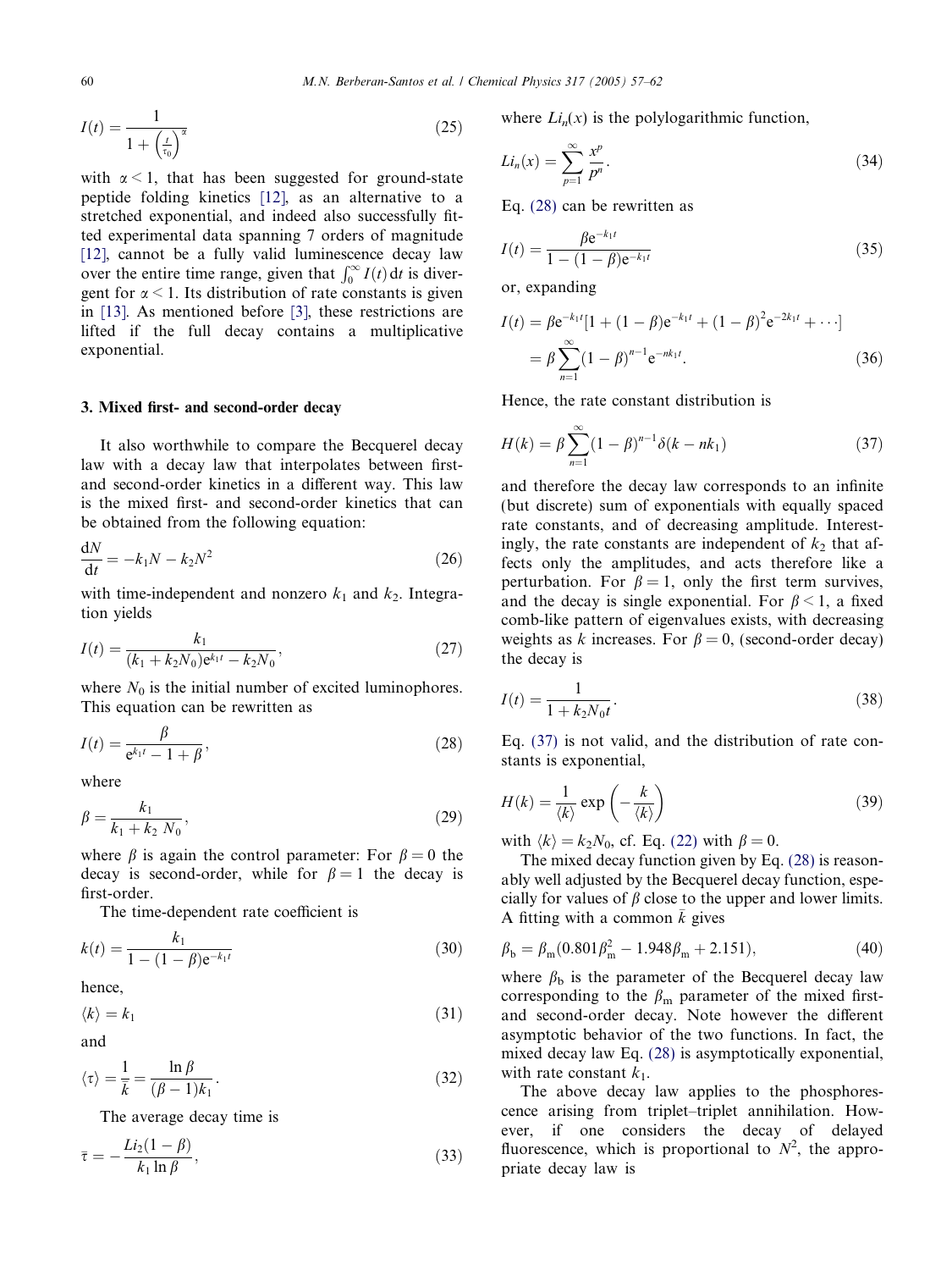<span id="page-4-0"></span>
$$
I(t) = \left(\frac{\beta}{e^{k_1 t} - 1 + \beta}\right)^2\tag{41}
$$

that gives, upon expansion

$$
I(t) = \beta^2 e^{-2k_1 t} [1 + 2(1 - \beta)e^{-k_1 t} + 3(1 - \beta)^3 e^{-2k_1 t} + \cdots]
$$
  
= 
$$
\beta^2 \sum_{n=1}^{\infty} n(1 - \beta)^{n-1} e^{-(n+1)k_1 t}.
$$
 (42)

Hence, the rate constant distribution is

$$
H(k) = \beta^2 \sum_{n=1}^{\infty} n(1-\beta)^{n-1} \delta[k - (n+1)k_1].
$$
 (43)

For  $\beta = 0$  the decay is

$$
I(t) = \frac{1}{(1 + k_2 N_0 t)^2}.
$$
\n(44)

Eq. (43) is not valid, and the distribution of rate constants is

$$
H(k) = \frac{k}{\langle k \rangle^2} \exp\left(-\frac{k}{\langle k \rangle}\right) \tag{45}
$$

with  $\langle k \rangle = k_2N_0$ .

# 4. A decay law with extreme sub-exponential behavior

If one considers a rate coefficient that decays very fast to zero, like

$$
k(t) = k_0 e^{-at} \tag{46}
$$

one obtains from Eq. [\(7\)](#page-1-0),

$$
I(t) = \exp\left[-\frac{k_0}{a}(1 - e^{-at})\right].\tag{47}
$$

This decay law applies to quenching in micelles and other compartmentalized systems, see [\[14\]](#page-5-0) and references therein.

The corresponding  $H(k)$  is

$$
H(k) = e^{-k_0/a} \sum_{n=0}^{\infty} \frac{1}{n!} \left(\frac{k_0}{a}\right)^n \delta(k - na).
$$
 (48)

The rate coefficient for this law goes so fast to zero that the integral  $\int_0^\infty k(u) du$  is convergent and therefore the decay at infinite time,  $I(\infty)$ , is larger than zero. In the absence of a multiplicative exponential, the integral  $\int_0^\infty I(t) dt$  is clearly divergent.

# 5. A decay function unifying the modified Kohlrausch and Becquerel decay laws

A simple formula interpolating between the modified Kohlrausch and Becquerel decay laws is

$$
I(t) = \exp[\alpha^{1-\alpha(1-\beta)}]
$$
  
 
$$
\times \exp\left\{-\left[\alpha + \frac{\ln\left[1 + (1-\alpha)(1-\beta)\frac{t}{t_0}\right]}{(1-\alpha)(1-\beta)}\right]^{1-\alpha(1-\beta)}\right\},\tag{49}
$$

where  $\alpha$  is a parameter taking values between 0 (Becquerel) and 1 (modified Kohlrausch). For the recovery of the modified Kohlrausch law, one has to take the limit  $\alpha \rightarrow 1$  in Eq. (49).

The rate coefficient for the unified decay law is  $k(t) =$ 

$$
\frac{1 - \alpha(1 - \beta)}{\left[1 + (1 - \alpha)(1 - \beta) \frac{t}{\tau_0}\right] \left[\alpha + \frac{\ln\left[1 + (1 - \alpha)(1 - \beta) \frac{t}{\tau_0}\right]}{(1 - \alpha)(1 - \beta)}\right]^{\alpha(1 - \beta)}} \frac{1}{\tau_0}
$$
\n(50)

and therefore

$$
\langle k \rangle = k(0) = \frac{1 - \alpha(1 - \beta)}{\alpha^{\alpha(1 - \beta)}} \frac{1}{\tau_0}
$$
\n(51)

and the decay law can be rewritten as

$$
I(t) = \exp[\alpha^{1-\alpha(1-\beta)}]
$$
  
 
$$
\times \exp\left\{-\left[\alpha + \frac{\ln\left[1 + \frac{(1-\alpha)(1-\beta)}{1-\alpha(1-\beta)}\alpha^{\alpha(1-\beta)}\langle k\rangle t\right]}{(1-\alpha)(1-\beta)}\right]^{1-\alpha(1-\beta)}\right\}.
$$
(52)

The asymptotic behavior of the unified decay law is (for  $\alpha \neq 1$ )



Fig. 3. Parameter space  $(\alpha, \beta)$  for the unified decay law, Eq. (49). The number next to each curve is the power *a* of the asymptote  $t^{-a}$ . In corner A  $(0, 0)$  the decay law is second-order (hyperbolic). In corner B  $(1, 0)$  there is no decay. In corners C  $(1, 1)$  and D  $(0, 1)$ , as well as along the line CD, the decay is exponential. Along line AB, the decay has asymptote  $t^{-1}$ . Along line BC, the decay law is the modified Kohlrausch law. Along line AD, the decay law is the Becquerel law.